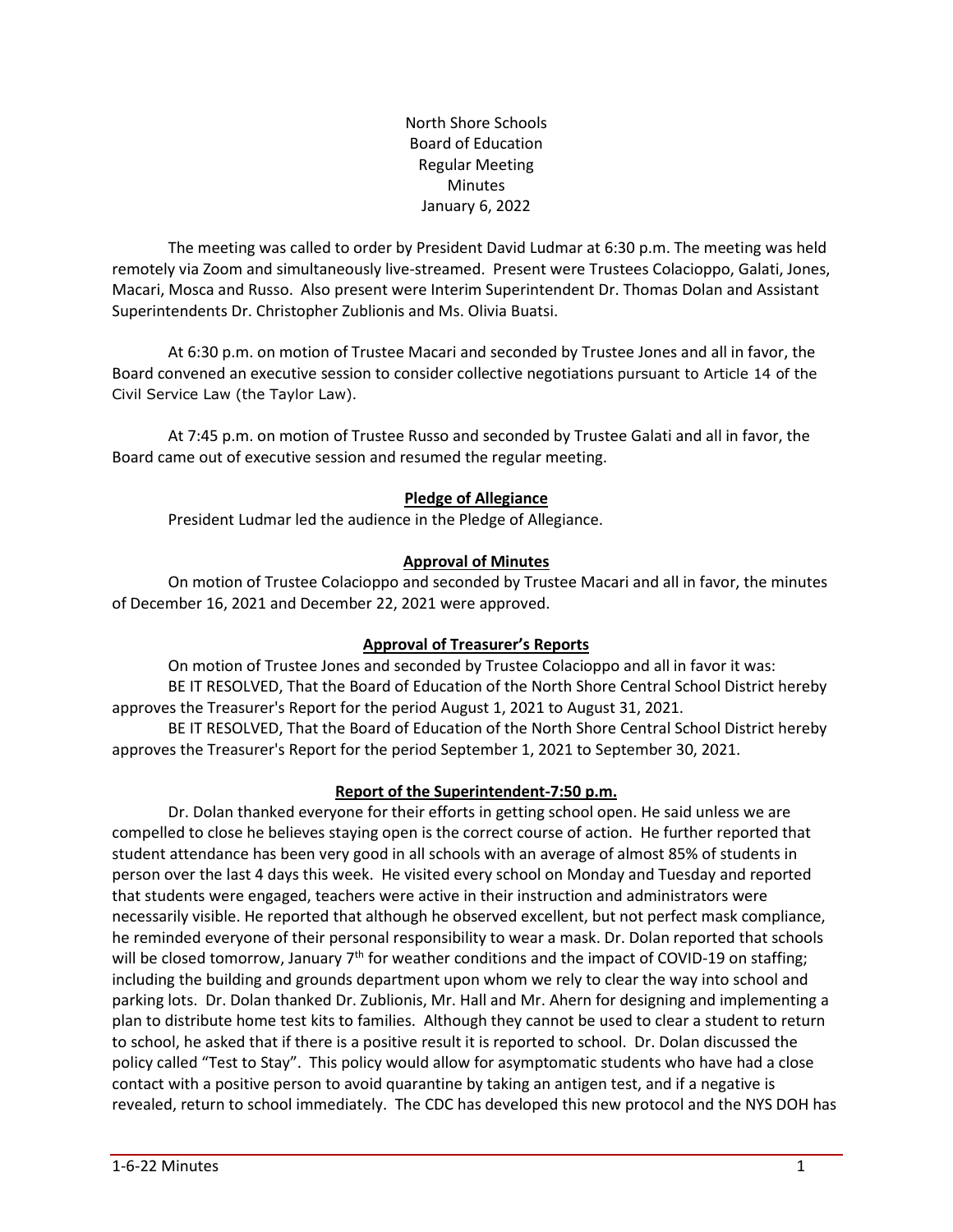left it up to the local health agencies to decide whether to endorse it; the Nassau County DOH has not yet endorsed it because of the high level of contagions in the county. He went on to say if this is made an option for schools, we will have to determine whether we can implement it, whether we have sufficient nursing staff to clear students prior to the start of the school day. Once the District is told whether it is an option, possibilities will be explored. Dr. Dolan reported that the DOH is re-evaluating the requirement of a PCR to return to school. He will keep the community informed if an antigen test is accepted. He further reported that the requirement that athletes have medical clearance to return to their teams will stay in place for the time being. He also reported that for now the 10-day requirement for quarantine for employees who test positive will remain. He explained that while the District does have a vendor who provides mandatory testing to employees who are not vaccinated, it is unlikely they will be able to offer this to the community at large.

Dr. Dolan reported that although Nassau County Executive Blakeman issued an Executive Order directing all Nassau County Boards of Education to vote publicly during the month of January to determine whether they will continue the mask mandate, the Governor and Commissioner of Education both advise that he has no jurisdiction over schools. He explained that they will keep the community advised of developments and follow the advice of legal counsel. In the meantime, he stated that the mask mandate will stay in place in our schools.

Dr. Dolan reported that high school senior Evelyn McCreery has placed in the top 300 of the Regeneron Science Competition and will move on to the next round. He said this is an extremely impressive accomplishment and we all offer our congratulations to her and her advisor Dr. Mordechai for the hard work and determination. Evie's topic was "Physiological Effects of PET plastic leaching and polystyrene microsphere ingestion in wild type drosophila melanogaster". He wished Evie the best of luck as she continues in the competition and in her future studies next year at Hamilton College.

Finally, Dr. Dolan explained that he will be introducing members of the Music Department who will offer a recap on this winter's excellent performances.

## **Update on the Search for a New Superintendent**

President Ludmar gave an update on the search for a new superintendent. He explained that the advertisement for the position will be going out. Now that the break is over recruitment will be in full swing. He has been in touch with the consultants and they are on schedule and moving ahead as planned.

## **Report from the Co-Presidents of the SGO**

SGO co-presidents, Kathryn Ditrano and Noah Glickman, reported on events and activities at the high school. Noah reported that the SGO worked with the Guidance Department on a collaboration with the last three graduating classes which was a great success. They received feedback on the college experience and the necessary skillsets needed. Katie reported on the successful virtual holiday concerts. Noah explained that the seniors are preparing for the annual senior play. It will be in a SNL style with musical guests. Seniors will be writing the script, directing, and holding auditions. There is a lot of enthusiasm for it. Both Katie and Noah expressed excitement for the snow day.

President Ludmar thanked both Noah and Katie for attending the meeting.

## **Regular Business-time**

## **Winter Performance Recap-8:10 p.m.**

Dr. Dolan explained that originally part 2 of the AP/IB review was slated to be discussed at this meeting, however positive COVID cases made that impossible. He is very pleased that Ms. Rodriguez agreed to step in and put together a recap of the winter performances which showcased the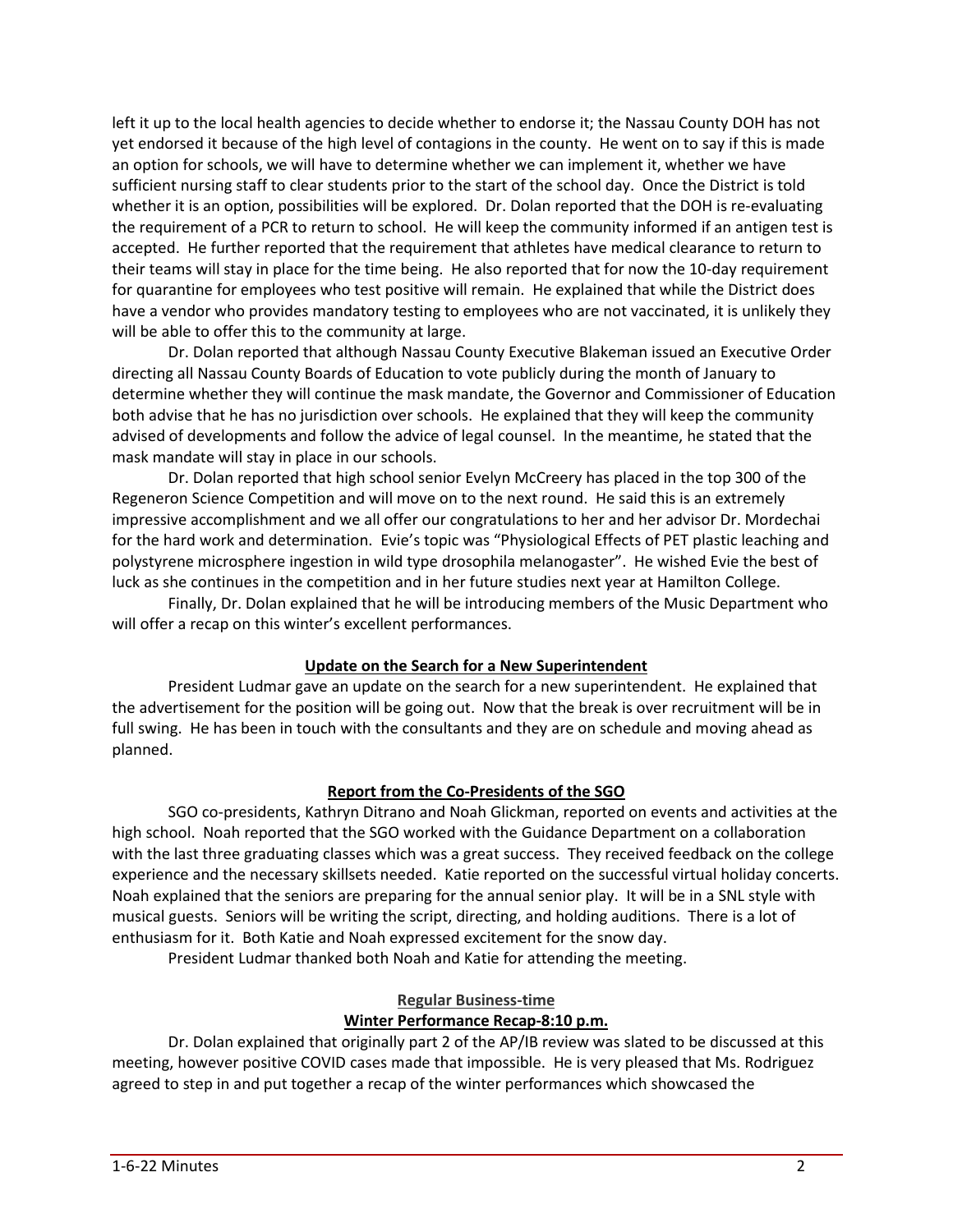department through a videotaped presentation. Ms. Rodriguez explained how the performing arts/music department aligns with the SVOs and how they have adapted around the pandemic. Ms. Rodriguez gave a review of the winter performances including visuals of students practicing and performing at all levels from elementary through high school. It included selections from band, orchestra and chorus from each school. Jodie Larsen, elementary band teacher and Jason Domingo, high school orchestra teacher, gave reflections on their experiences and their students' experiences through the pandemic culminating with the winter concerts.

The Board discussed the presentation. All Trustees expressed their amazement at how beautiful the performances were and what great experiences the students have had throughout the pandemic. They were grateful to hear students speak about their experience and were impressed with how articulate and reflective students were. It was noted that parents were concerned about not being present for the performances, but it was an important lesson that our arts department is able create exceptional experiences for our students despite the challenging circumstances. Dr. Dolan thanked Ms. Rodriguez for putting the presentation together on short notice and the two teachers for joining the meeting to share their reflections.

## **Comments from the Public-8:50 pm**

There were no comments from the public.

Prior to approval, President Ludmar commented on the approval of an Assistant Director of Special Education. He thanked the administration for being flexible and the SEPTA community for working with the administration as a partner during the process.

He also noted the per diem rate for substitute nurses is being increased and took the opportunity to thank the nursing staff for all they have done to care for the students of the district and the community in general. He said they are on the front lines and go beyond their scheduled work hours every day. He thanked them all.

On motion of Trustee Macari and seconded by Trustee Jones and all in favor, it was:

# Personnel

## *Appointments-Administration*

BE IT RESOLVED, That the Board of Education of the North Shore Central School District hereby approves the probationary appointment of Amy McKee, Assistant Director for Special Education (Elementary), at a salary of \$150,000, effective February 8, 2022 through February 8, 2026

## *Resignation - Certified*

BE IT RESOLVED, That the Board of Education of the North Shore Central School District herby accepts the resignation of Edward McCabe, Teaching Assistant, effective November 23, 2021

## *Appointment - Certified*

BE IT RESOLVED, That the Board of Education of the North Shore Central School District hereby approves the probationary appointment of Margot Varrichio, Teaching Assistant, on Level I of the Teaching Assistant salary schedule, effective December 15, 2021 through December 15, 2025

## *Regular Substitute (Leave Replacement) Appointments - Certified*

BE IT RESOLVED, That the Board of Education of the North Shore Central School District hereby approves a regular substitute (leave replacement) appointment for Nick Pandolfi, Elementary, on Step 1 of the BA salary schedule, effective January 7, 2022 through January 29, 2022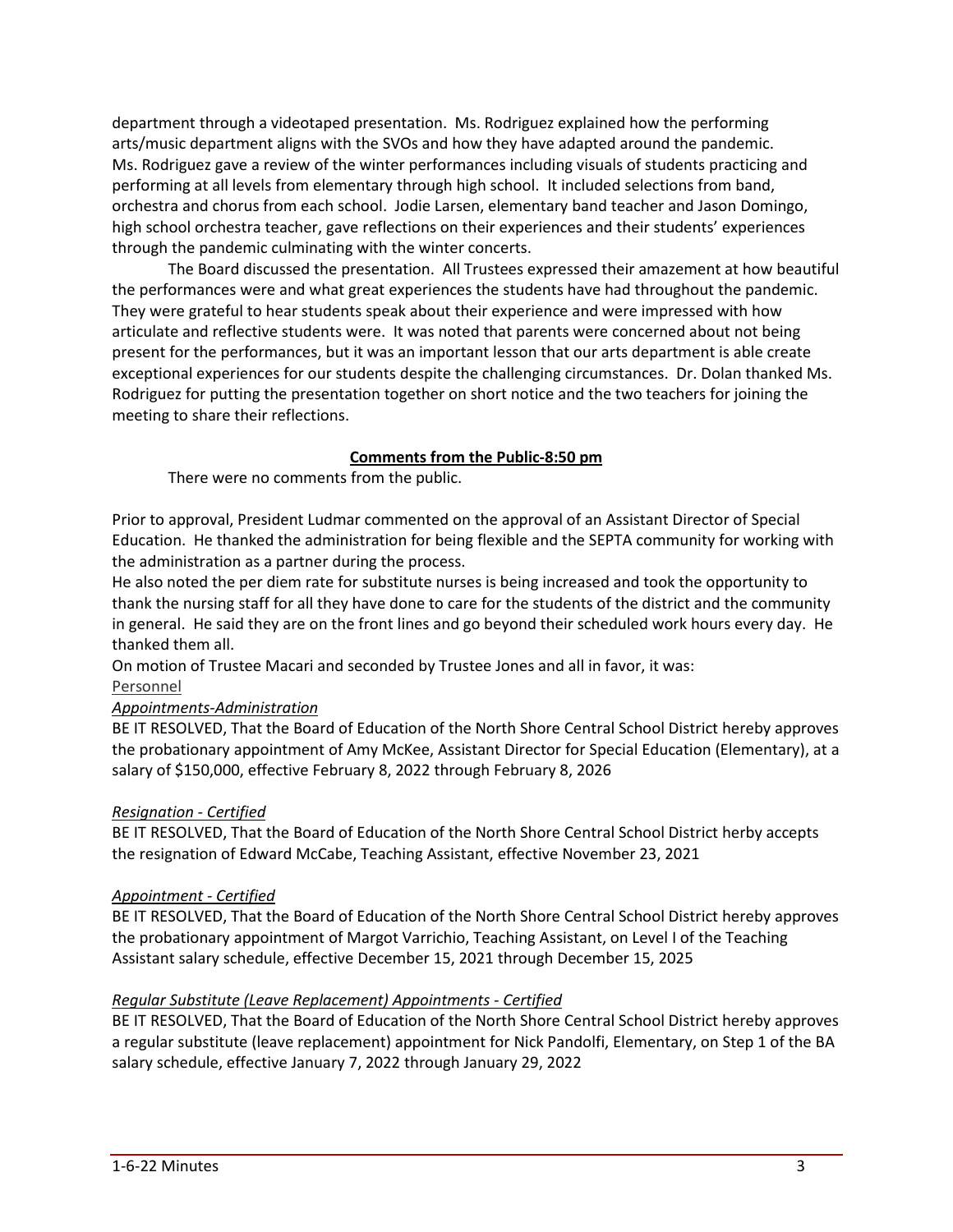BE IT RESOLVED, That the Board of Education of the North Shore Central School District hereby approves a regular substitute (leave replacement) appointment for Walter Kleinmann, Spanish and Italian, on Step 10 of the MA salary schedule, effective January 15 2022 through January 20, 2022

## *Family Medical Leave*

BE IT HEREBY RESOLVED that the Board of Education of the North Shore Central School District approve an unpaid Family and Medical Leave Act ("FMLA") leave of absence for a period of twelve (12) weeks that will run concurrently with any available paid leave, for employee, Beth Boehm, Sr. Typist Clerk, that includes the period January 18, 2022 through April 26, 2022

## *Appointments - Non-Certified*

BE IT RESOLVED, That the Board of Education of the North Shore Central School District hereby approves the appointment of Michael Rumont, Senior Account Clerk, on Step 15 of the senior account clerk salary schedule, effective January 3, 2022

BE IT RESOLVED, That the Board of Education of the North Shore Central School District hereby approves the appointment of Gilbert Villalta, Custodian, North Shore High School, on Step 8 of the custodial salary schedule, effective January 10, 2021

## *Establishment of Per Diem Rate for Substitute Nurses*

BE IT RESOLVED, That the per diem rate for nurse substitutes be established at \$180 per day effective January 3, 2022

## *Additions to the Per Diem Substitute List*

BE IT RESOLVED That the Board of Education of the North Shore Central School District hereby approves the following names to the per diem substitute list: Lucy Pigliacelli, School Social Worker Substitute

## *Extra-Curricular Activity-Supervision*

BE IT RESOLVED, That the Board of Education of the North Shore Central School District hereby approves the following employees for athletic supervision for 6th grade intramural bowling: Crystal Ramirez Jackie Trotta Patti Gromling Howard Bloom

Prior to approval. Trustee Mosca commended Ms. Buatsi for the November report noting the error percent in dollars was only 0.002%, a figure she called very impressive. President Ludmar added that the exception was for \$173 out of \$7,165,884 processed, and was due to the date of the invoice being out of order with the date of the purchase order.

On motion of Trustee Jones and seconded by Trustee Colacioppo and all in favor, it was: Approval Of Claims Audit Report

BE IT RESOLVED, That the Board of Education of the North Shore Central School District hereby approves the claims audit report for the period November 2021 as reviewed and submitted by the Internal Claims Auditor, Denise Longobardi

On motion of Trustee Jones and seconded by Trustee Colacioppo and all in favor, it was: Approval of Budget Transfers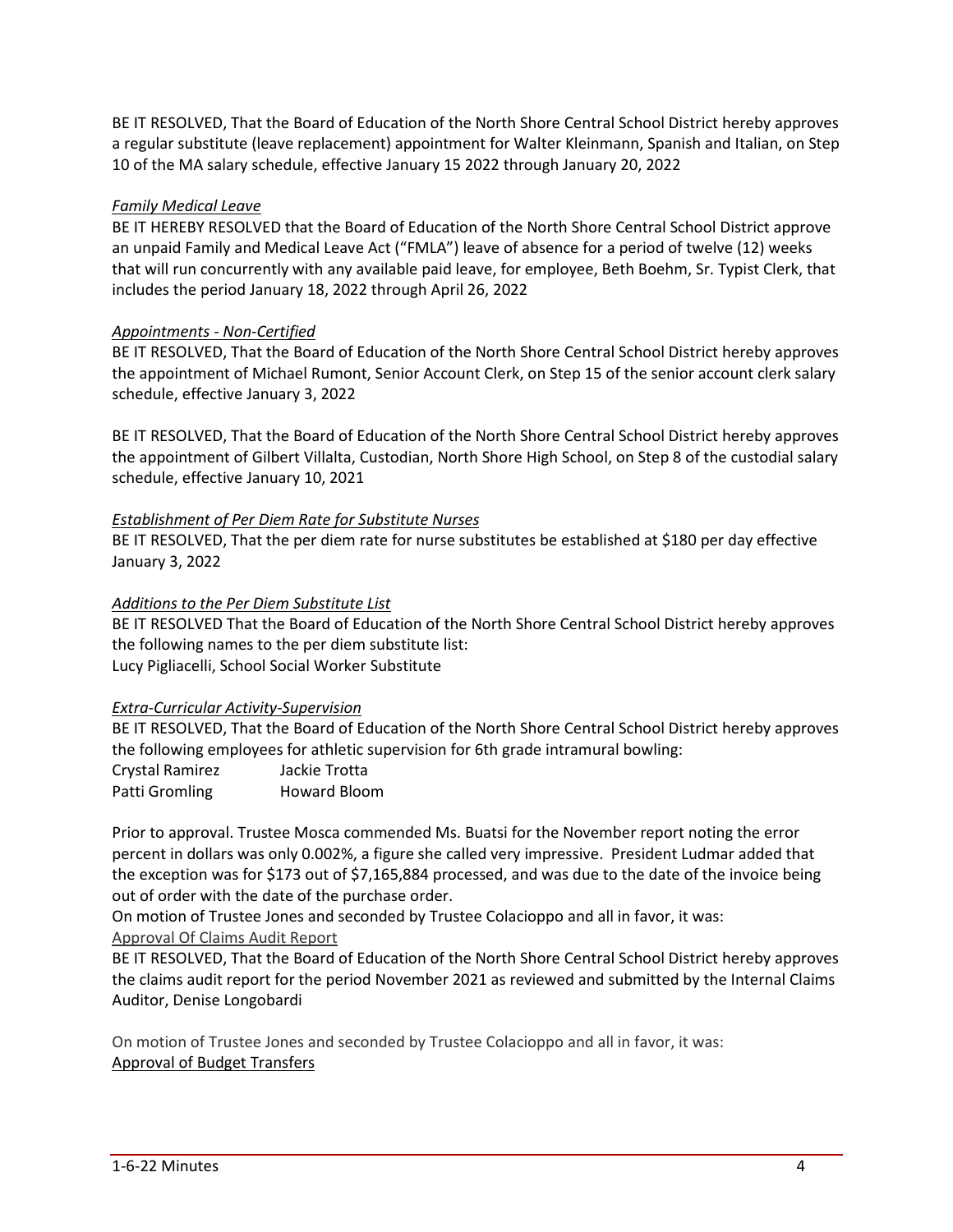BE IT RESOLVED, That the Board of Education of the North Shore Central School District hereby approves budget transfers in the amount of \$54,217.03 to cover instructional technology purchased through **BOCES** 

Prior to approval, Dr. Dolan explained that contact tracing has been done by the school nurses and principals for the last 20 months. He further explained that contact tracing needs to be done for every person who tests positive, and this does not end at 3:00 p.m. or Friday afternoon and has been impacting their practice. In checking models of other districts, he found that they have been using agencies to do the contact tracing and he feels this would work better for our District. The nurses will assist Dr. Dolan in handing off this task to Horizon who has had a good relationship with the District for years. Finally, Dr. Dolan expressed his appreciation for the nurses and principals for handling this job for so long. He noted that at least 2 of them were on the phone Christmas Eve doing contact tracing. On motion of Trustee Colacioppo and seconded by Trustee Mosca and all in favor, it was: Approval of Amendment to the Agreement between North Shore Central School District and Horizon

## Healthcare Staffing

BE IT RESOLVED, That the Board of Education of the North Shore Central School District hereby approves an Amendment to the Agreement between the School District and Homecare Therapies, LLC dba Horizon Healthcare Staffing, to include contact tracing services as set forth in the Amendment, effective immediately; and

BE IT FURTHER RESOLVED, That the Board of Education hereby authorizes the President of the Board of Education to execute the said Amendment on behalf of the Board of Education

## Approval of an Agreement between the North Shore CSD and Chakira-Iliana Doherty

BE IT RESOLVED, That the Board of Education of the North Shore Central School District hereby approves an agreement between the School District and Chakira-Iliana Doherty to provide costume rentals and costumer consultant services in connection with the middle school musical production "Footloose: Youth Edition" as per the terms and conditions in the attached agreement at a total fee of not to exceed \$5,445 effective January 7, 2022 through February 5, 2022; and

BE IT FURTHER RESOLVED, that the Board of Education hereby authorizes the President of the Board of Education to execute the necessary documents to effectuate said Agreement on behalf of the Board of Education

## Approval of Health Services Contract

BE IT RESOLVED, That the Board of Education of the North Shore Central School District hereby enters into a contract for Health Services with Uniondale Union Free School District for 11 students residing within the North Shore School District and attending non-public schools within the Uniondale UFSD for the 2021-2022 school year at a cost of \$934.27 per student as provided under the Education Law of the State of New York

## On motion of Trustee Galati and seconded by Trustee Russo and all in favor, it was: Approval of Special Education Services Contract (DOL-DOR)

BE IT RESOLVED that the Board of Education of the North Shore Central School District hereby approves the Agreement between the School District and the Herricks Union Free School District for Special Education Services for parentally-placed students with disabilities attending non-public schools located within the Herricks UFSD and residing within the North Shore Central School District during the 2021- 2022 school year

BE IT FURTHER RESOLVED, that the Board of Education hereby authorizes the President of the Board of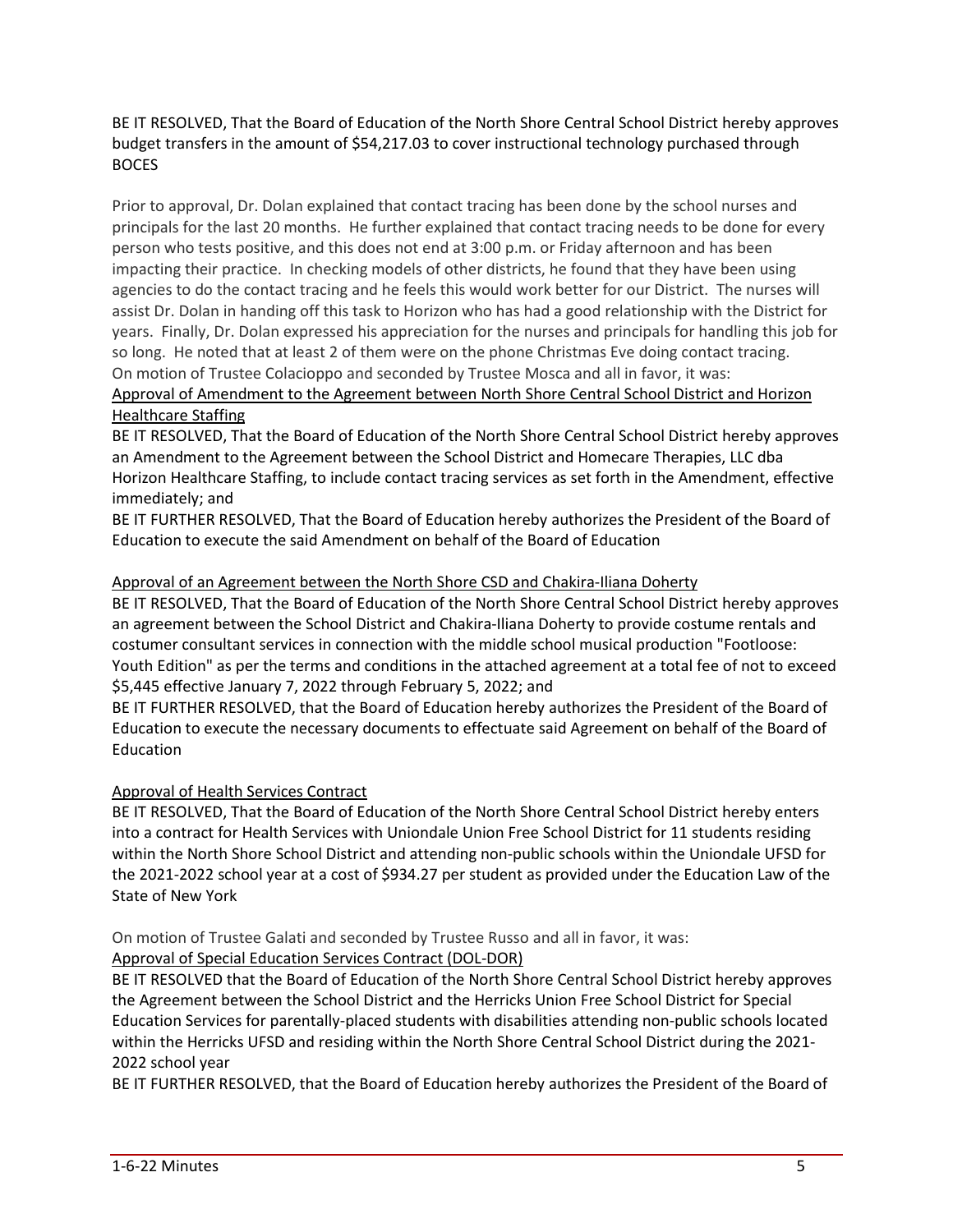Education to execute the necessary documents to effectuate said Agreement on behalf of the Board of Education.

#### **Old Business-9:00 p.m.**

Trustee Colacioppo asked whether Univents and extra HEPA filters have been made available in large spaces as discussed in the Construction Steering Committee meeting. Dr. Dolan said the data is still being collected as that meeting only happened on Tuesday. He understands the cafeteria, auditorium and spaces like that do not have adequate ventilation under these circumstances. He said there is a plan in place and at the meeting the numbers they heard for addressing this were very hefty. Ms. Buatsi added that part of the grant last year was to buy the big HEPA filters for large spaces. She and John Hall are working on it. As a temporary measure Mr. Hall located, and has already placed, HEPA filters in the cafeterias which is where they found most children gather without masks. Trustee Jones asked if in the interim there are steps to take to make sure the staff understands the limitations of large spaces regarding ventilation and filtration, especially during physical education classes or lunch. Ms. Buatsi explained that during the Construction Steering meeting they came up with plans, but they only have a \$100,000 grant and much will depend on financing. Trustee Russo added that in the meeting they spoke about what type of HEPA filters to purchase, that is in the works and there will probably be some resolution within the next couple of weeks. Dr. Dolan said he did get a report regarding what the plan is for the spaces that were discussed; he will send that report to the Board. The principals, Mr. Lang and Ms. Rodriguez will engage in the educational effort of the imperfections of some of the large spaces and all will do a better job of educating the staff.

Trustee Macari asked if the criteria for being outdoors for lunch and recess is adapting to the increase in numbers. Dr. Dolan responded that they are using 32 degrees as the lowest temperature for being outdoors, but they are using outdoor spaces as much as possible.

Trustee Jones asked for an update on overnight ski trips and international trips to CDC level 4 areas. Dr. Dolan explained that one foreign trip is being canceled, another is looking for a delay to the spring and a third is still on. The ski trip for January 22 is currently on but may be postponed. The cheerleaders qualified for the competition in Florida; he will get an update on that trip.

## **New Business—9:17 p.m.**

Trustee Russo asked if there is any interest on the Board to look at creating another capital reserve proposal for voter approval. She noted there are many projects that need funding such as the underground storage tanks, and the track and field is ending its useful life, and she wondered if Trustees would want construction steering to put together a list of possible projects for a capital reserve. She noted that they may be receiving funds from our FEMA reimbursement or other aid they might not be anticipating, and this would be a place to put those funds that would benefit students. She did note that the 5-year facilities review has a list of what has to be done and is updated every year.

President Ludmar said typically, under new business, a topic such as this would be brought up and then discussed on a future agenda. However, this is timely with the vote less than six months away so he would like to hear from Trustees what their thoughts are on moving forward with a capital reserve. He went on to say there are two separate questions; is the Board interested in hearing back from the Construction Steering Committee with a list of highlighted projects and then would they be suited for a capital reserve on the ballot for this year.

The Board discussed the questions. While all agreed putting together a list of critical projects, and prioritizing those, they were concerned about proposing a capital reserve to the community one year after having one defeated. Dr. Dolan suggested collecting the list this spring but waiting for the new superintendent to be involved in a capital reserve. President Ludmar agreed that it would be important for the new superintendent to own that issue. He also suggested the messaging on reserves